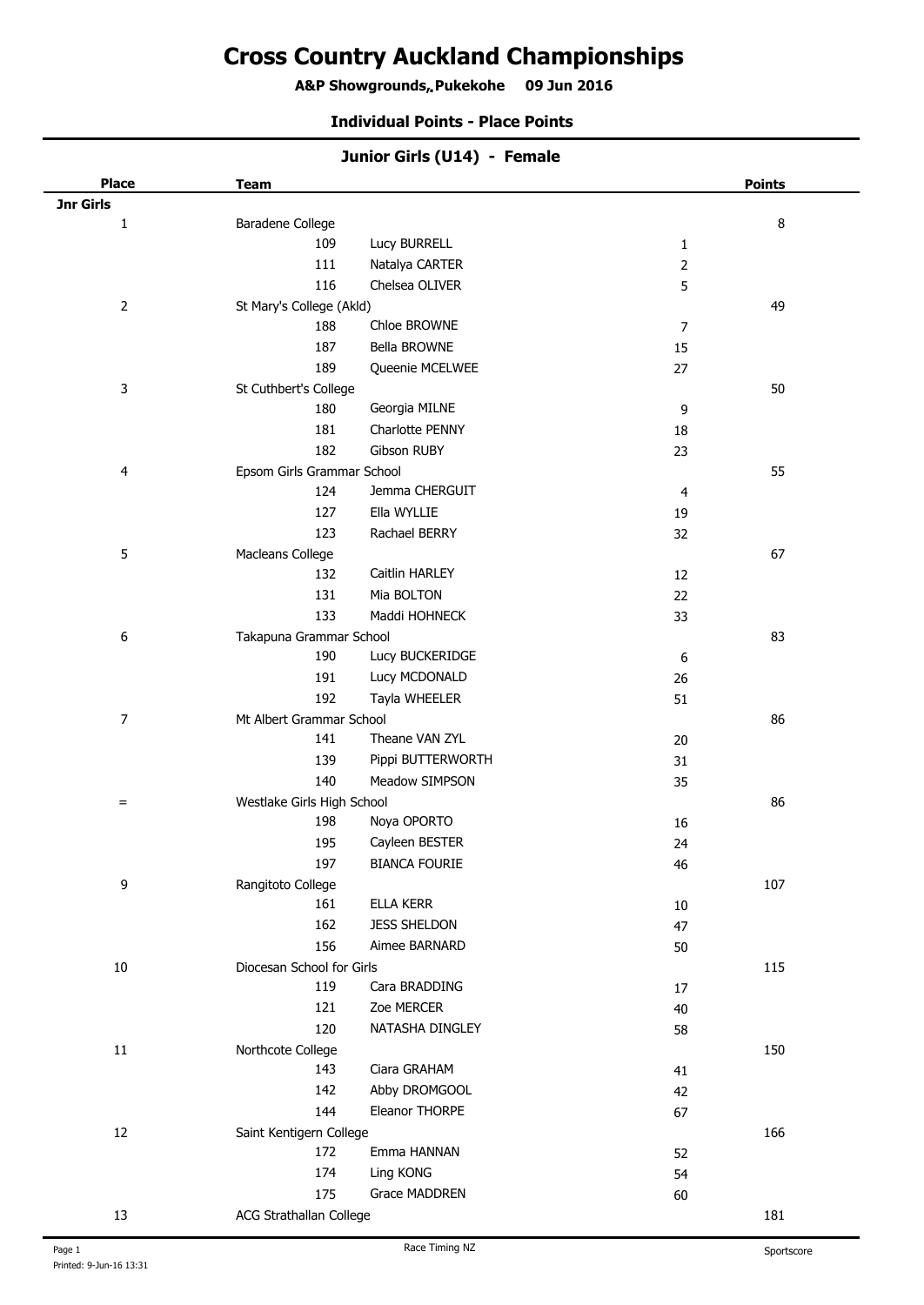# **Junior Girls (U14) - Female**

| <b>Place</b> | <b>Team</b>          |                          |    | <b>Points</b> |
|--------------|----------------------|--------------------------|----|---------------|
|              | 102                  | <b>KAYLA SINCLAIR</b>    | 53 |               |
|              | 100                  | <b>CHARLOTTE FRANCIS</b> | 56 |               |
|              | 101                  | AMY METCALFE             | 72 |               |
| 14           | Rosehill College     |                          |    | 187           |
|              | 168                  | Charlotte RITCHIE        | 34 |               |
|              | 167                  | Kareena PABLA            | 76 |               |
|              | 165                  | Georgia BERRY            | 77 |               |
| 15           | Pukekohe High School |                          |    | 208           |
|              | 154                  | Jenna LOWE               | 61 |               |
|              | 153                  | Amber-Lee KELLIHER       | 73 |               |
|              | 149                  | Reanna BREGMAN           | 74 |               |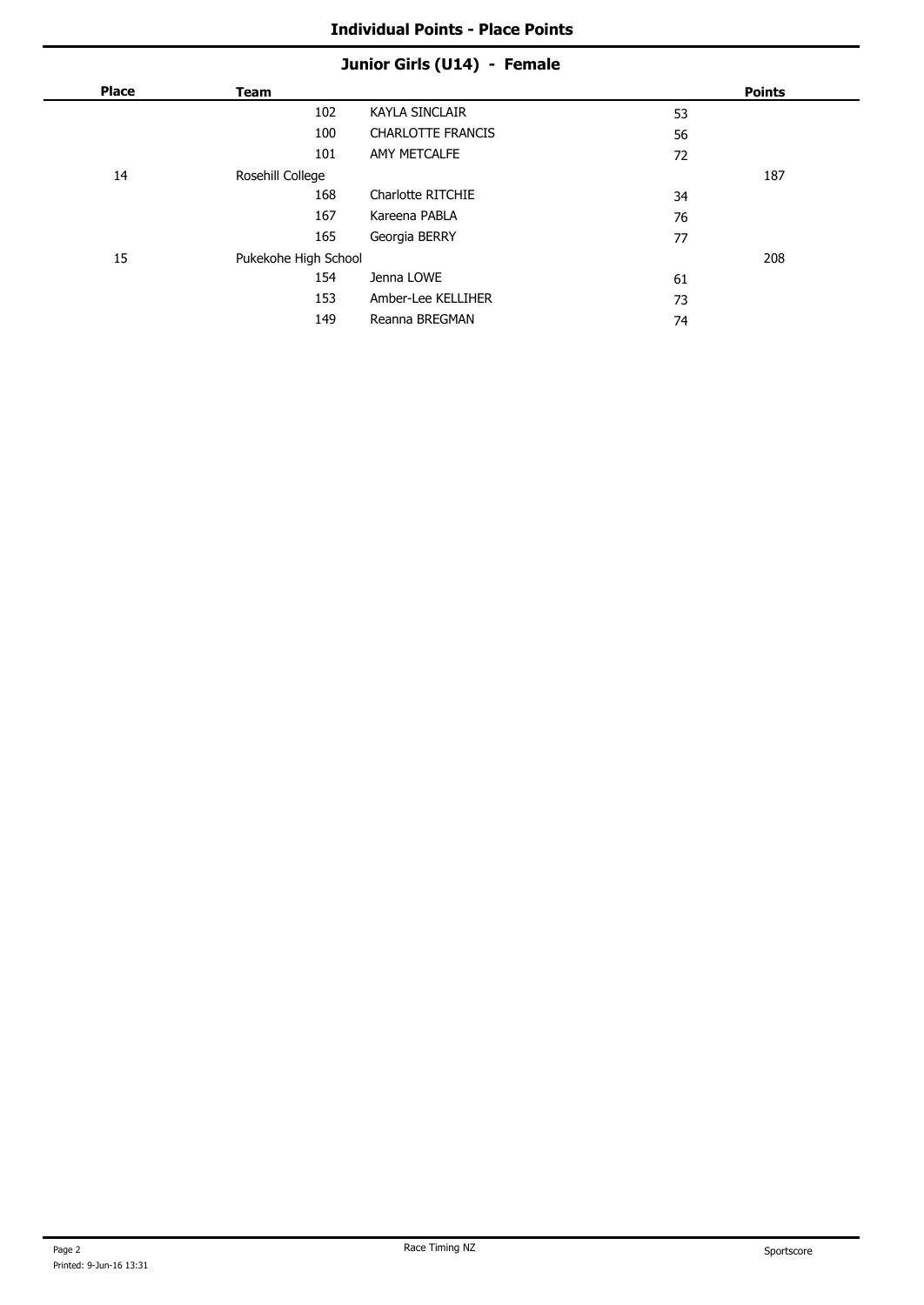| Junior Boys (U14) - Male |  |  |
|--------------------------|--|--|
|--------------------------|--|--|

| <b>Place</b>   | <b>Team</b>                      |                        |                     | <b>Points</b> |
|----------------|----------------------------------|------------------------|---------------------|---------------|
| Jnr Boys       |                                  |                        |                     | 12            |
| $\mathbf 1$    | Westlake Boys High School<br>313 | Jude DARBY             |                     |               |
|                | 317                              | <b>Blair HILL</b>      | $\overline{2}$<br>4 |               |
|                | 328                              | JJ WESTON              |                     |               |
|                |                                  |                        | 6                   |               |
| $\overline{2}$ | Auckland Grammar School          | Michael HIDDLESTON     |                     | 32            |
|                | 214                              |                        | $\boldsymbol{7}$    |               |
|                | 203                              | Eshaan ARORA           | 8                   |               |
|                | 206                              | <b>Isaac CHAYTOR</b>   | 17                  |               |
| 3              | Macleans College                 |                        |                     | 38            |
|                | 246                              | Jeremy BURKE           | $\mathbf{1}$        |               |
|                | 247                              | Oscar COWLEY - ANDREA  | 16                  |               |
|                | 248                              | Kalani HOKIANGA        | 21                  |               |
| 4              | Kings College                    |                        |                     | 43            |
|                | 244                              | James ROBERTSON        | 3                   |               |
|                | 245                              | Sebastian WHARTON      | 11                  |               |
|                | 242                              | Tim MATTHEWS           | 29                  |               |
| 5              | Mt Albert Grammar School         |                        |                     | 83            |
|                | 262                              | Christopher U'REN      | 15                  |               |
|                | 257                              | Sam CHOTE              | 22                  |               |
|                | 256                              | Thomas BRENDOLISE      | 46                  |               |
| 6              | Saint Kentigern College          |                        |                     | 88            |
|                | 306                              | Jaylen RODWELL         | 18                  |               |
|                | 303                              | Aiden IQBAL            | 28                  |               |
|                | 302                              | Joshua GRANT           | 42                  |               |
| $\overline{7}$ | Sacred Heart College (Akld)      |                        |                     | 100           |
|                | 295                              | Campbell STRONG        | 27                  |               |
|                | 289                              | Fergus HARLAND         | 33                  |               |
|                | 284                              | <b>Tyler BUYSERS</b>   | 40                  |               |
| 8              | Rangitoto College                |                        |                     | 105           |
|                | 279                              | CALLUM HOCKEY          | 5                   |               |
|                | 280                              | Michael PADRUTT        | 41                  |               |
|                | 277                              | Noah FERGUSON-DUDDING  | 59                  |               |
| 9              | Glendowie College                |                        |                     | 137           |
|                | 233                              | Samuel CLAYTON         | 43                  |               |
|                | 236                              | Rowan WARREN           | 44                  |               |
|                | 234                              | Stanley FINDSEN        | 50                  |               |
| $10\,$         | Mahurangi College                |                        |                     | 173           |
|                | 252                              | George D'URBAN-BURGESS | 32                  |               |
|                | 255                              | Finn TOMLINSON         | 70                  |               |
|                | 254                              | Ryan STAM              | 71                  |               |
| $11\,$         | <b>Howick College</b>            |                        |                     | 187           |
|                | 237                              | Kaine BRADLEY          | 12                  |               |
|                | 238                              | Ben HEADINGTON         | 76                  |               |
|                | 241                              | <b>Bradley WICKES</b>  | 99                  |               |
| 12             | Pukekohe High School             |                        |                     | 205           |
|                | 271                              | Leon MARCONI           |                     |               |
|                | 273                              |                        | 20                  |               |
|                |                                  | Caleb ORMSBY           | 89                  |               |
|                | 270                              | Jordyn GALVIN          | 96                  |               |
| 13             | Orewa College                    |                        |                     | 265           |
|                | 266                              | <b>Brodie TAYLOR</b>   | 80                  |               |
|                | 265                              | Oliver KEUNING         | 92                  |               |
|                | 267                              | Tait WENZLICK          | 93                  |               |
| 14             | De La Salle College              |                        |                     | 318           |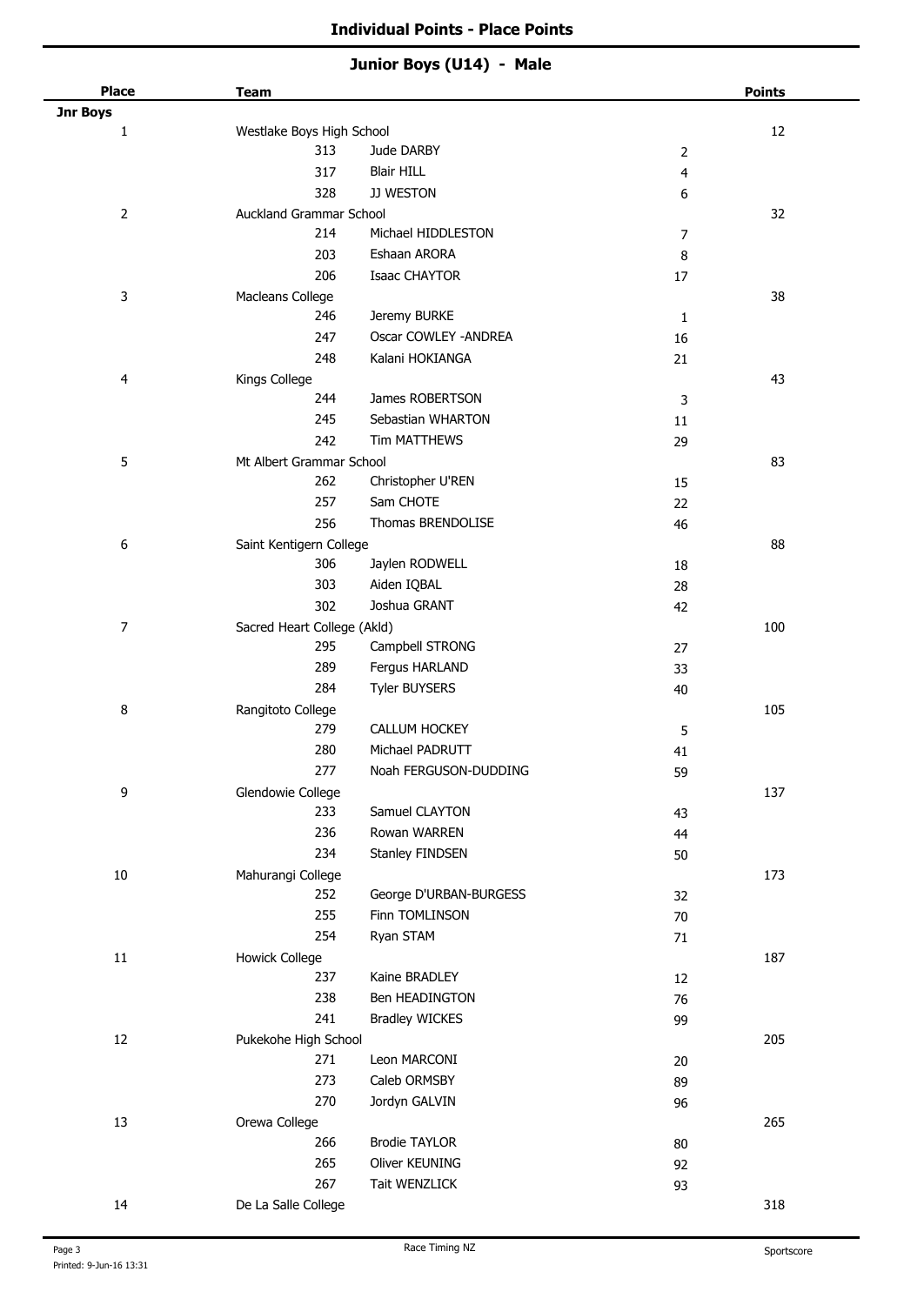# **Junior Boys (U14) - Male**

| <b>Place</b> | Team |                | <b>Points</b> |
|--------------|------|----------------|---------------|
|              | 232  | Josiah LAULU   | 105           |
|              | 230  | Jordan FALANAI | 106           |
|              | 231  | Samuel HANSEN  | 107           |
|              |      |                |               |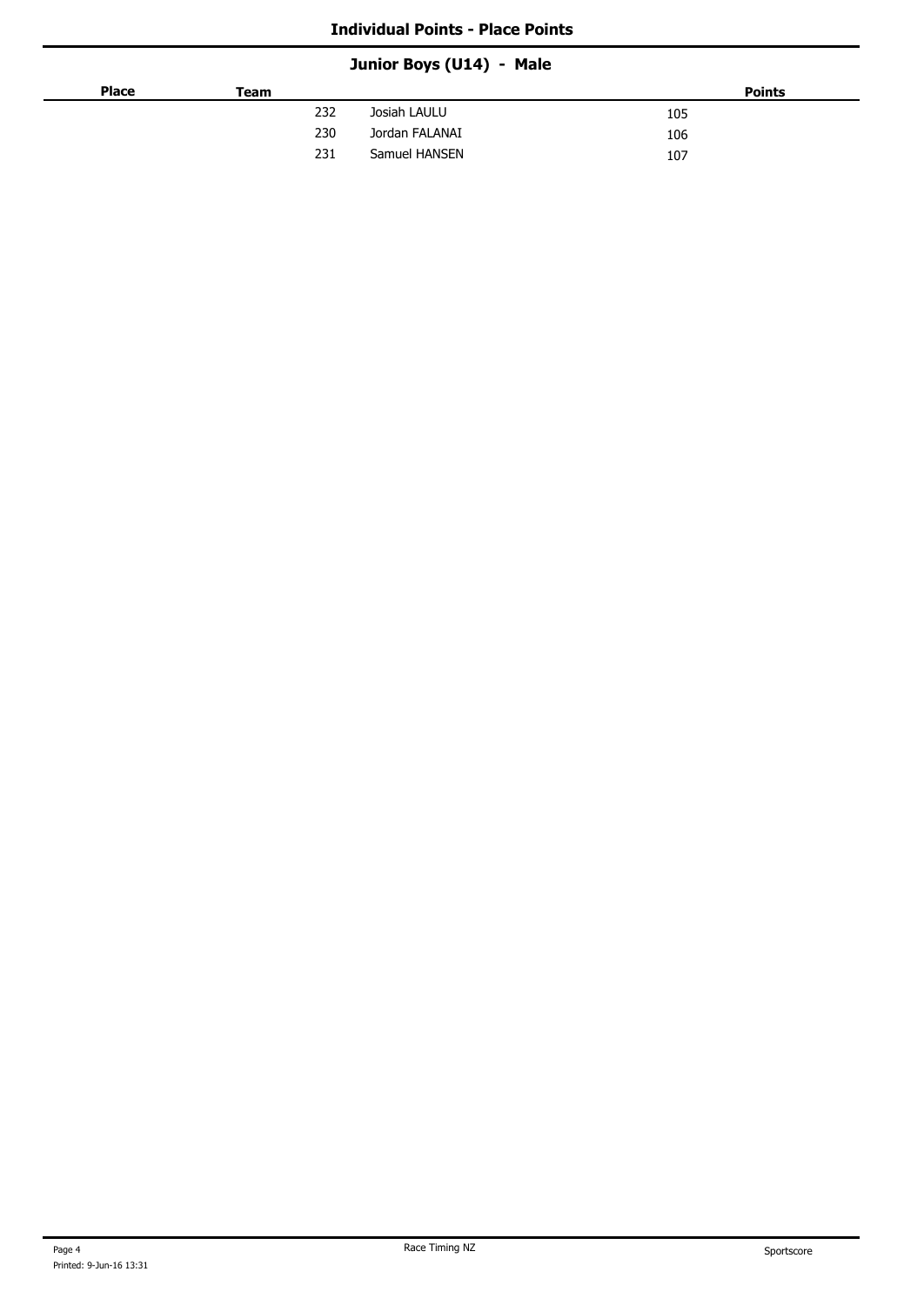# **Interm Girls (U16) - Female**

| <b>Place</b>     | <b>Team</b>                |                       |                | <b>Points</b> |
|------------------|----------------------------|-----------------------|----------------|---------------|
| <b>Int Girls</b> |                            |                       |                |               |
| $\mathbf{1}$     | St Cuthbert's College      |                       |                | 23            |
|                  | 402                        | Isabelle ROBINSON     | $\mathsf 3$    |               |
|                  | 401                        | Claire REES           | 8              |               |
|                  | 403                        | Kendall VAUGHAN       | 12             |               |
| $\overline{2}$   | Epsom Girls Grammar School |                       |                | 29            |
|                  | 344                        | Catrin DAWSON         | $\mathbf 1$    |               |
|                  | 346                        | Zaria IRELAND         | 9              |               |
|                  | 351                        | Grace WILSON          | 19             |               |
| 3                | Baradene College           |                       |                | 38            |
|                  | 341                        | Isabella MORTON       | $10\,$         |               |
|                  | 338                        | Olivia HYLAND         | 13             |               |
|                  | 334                        | Megan BOL             | 15             |               |
| 4                | Saint Kentigern College    |                       |                | 76            |
|                  | 387                        | Maddy CLARKE          | $\overline{7}$ |               |
|                  | 386                        | Kenya ASHCROFT        | 29             |               |
|                  | 390                        | Sam WATSON            | 40             |               |
| 5                | Takapuna Grammar School    |                       |                | 77            |
|                  | 1522                       | Julia GIURGIU         | 5              |               |
|                  | 414                        | Sofie SAFKOVA         | 23             |               |
|                  | 412                        | Kate MILLINGTON       | 49             |               |
| 6                | Mt Albert Grammar School   |                       |                | 85            |
|                  | 368                        | Hannah HOUGHTON       | 11             |               |
|                  | 369                        | Amelia JACK           | 26             |               |
|                  | 366                        | Milly BAYFIELD        | 48             |               |
| $\overline{7}$   | Rangitoto College          |                       |                | $90\,$        |
|                  | 380                        | Sophie HURSTHOUSE     | 24             |               |
|                  | 381                        | Chloe LEE LA SELLE    | $30\,$         |               |
|                  | 383                        | Natalia LUNNY         | 36             |               |
| 8                | Westlake Girls High School |                       |                | 100           |
|                  | 415                        | Georgia CLEMENT       | 21             |               |
|                  | 416                        | <b>Vegas MCCARROL</b> | 28             |               |
|                  | 417                        | Iliarne WATSON        | 51             |               |
| 9                | Pukekohe High School       |                       |                | 115           |
|                  | 376                        | Hayley MARX           | 35             |               |
|                  | 374                        | Rebecca CHEYNE        | 38             |               |
|                  | 378                        | <b>Bella PERHAM</b>   | 42             |               |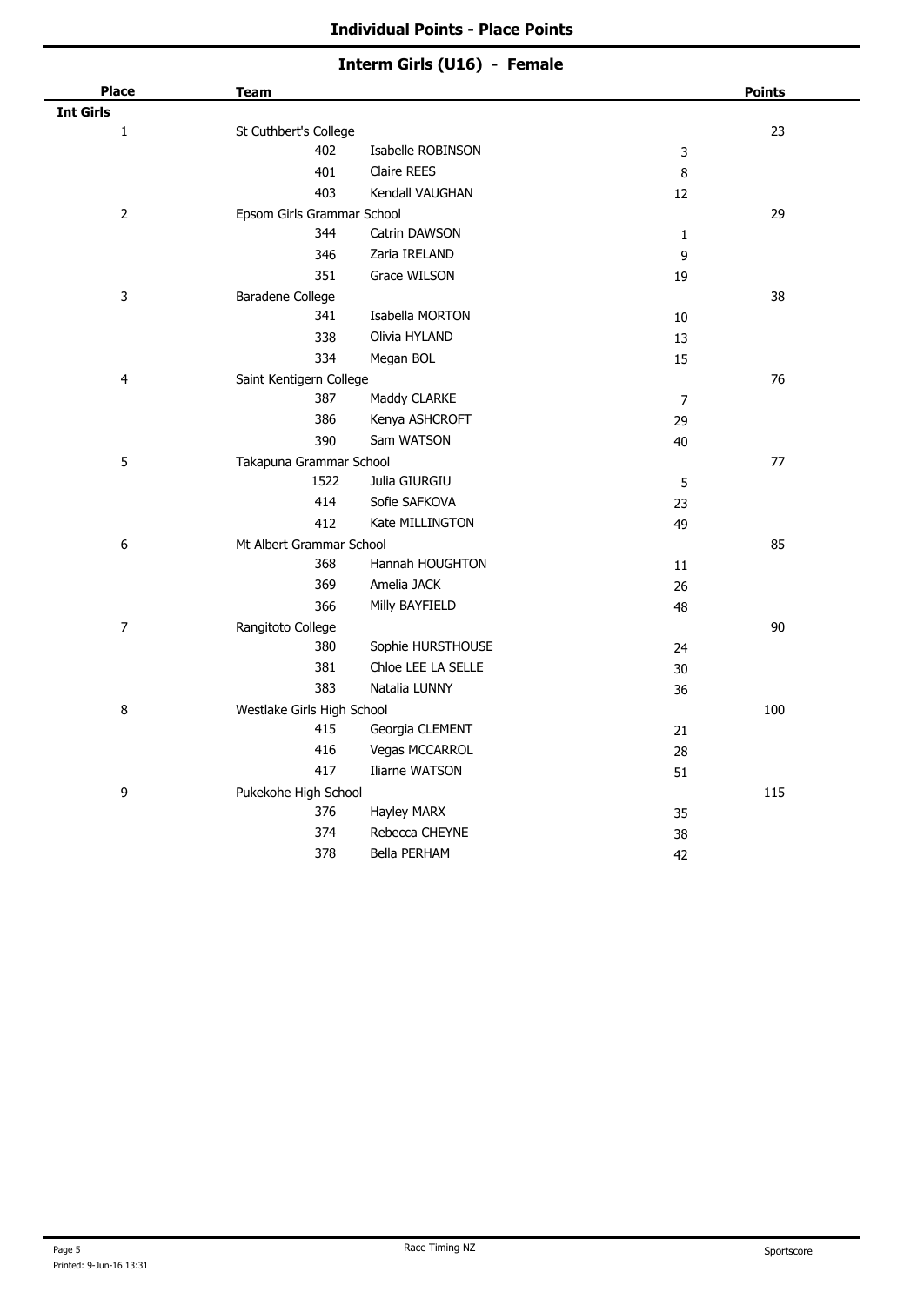#### **Interm Boys (U16) - Male**

| <b>Place</b>    | <b>Team</b>                 |                          |                   | <b>Points</b> |
|-----------------|-----------------------------|--------------------------|-------------------|---------------|
| <b>Int Boys</b> | Westlake Boys High School   |                          |                   | 13            |
| 1               | 560                         | Murdoch MCINTYRE         |                   |               |
|                 | 561                         | David MOORE              | $\mathbf{1}$<br>3 |               |
|                 | 550                         | Jesper BENGTSSON         | 9                 |               |
| $\overline{2}$  | Kings College               |                          |                   | 21            |
|                 | 471                         | George CORY-WRIGHT       | 2                 |               |
|                 | 473                         | Charlie KNOX             | 4                 |               |
|                 | 469                         | George CARR SMITH        | 15                |               |
| 3               | Auckland Grammar School     |                          |                   | 32            |
|                 | 431                         | Ronnie GREEN             | 8                 |               |
|                 | 444                         | Wynton RICHARDS          | 11                |               |
|                 | 424                         | Lachlan DICKSON          | 13                |               |
| 4               | Sacred Heart College (Akld) |                          |                   | 47            |
|                 | 517                         | Jacob DE GRAAF           | 7                 |               |
|                 | 521                         | Michael GRAHAM           | 19                |               |
|                 | 528                         | Matthew WYNNE            | 21                |               |
| 5               | Saint Kentigern College     |                          |                   | 48            |
|                 | 533                         | Dylan MCCULLOUGH         | 6                 |               |
|                 | 535                         | Michael WOOD             | 20                |               |
|                 | 532                         | Matthew FAULCONBRIDGE    | 22                |               |
| 6               | Rangitoto College           |                          |                   | 84            |
|                 | 504                         | <b>BEN MOORE</b>         | 23                |               |
|                 | 499                         | Jack CULLEY              | 25                |               |
|                 | 503                         | Michael LAMBOURNE        | 36                |               |
| $\overline{7}$  | Macleans College            |                          |                   | 86            |
|                 | 478                         | Thomas HUGHSON           | 26                |               |
|                 | 480                         | Wilhelm MULLER           | 27                |               |
|                 | 476                         | Nicholas COWLEY - ANDREA | 33                |               |
| 8               | St Peter's College (Akld)   |                          |                   | 92            |
|                 | 536                         | Liam BARRY               | 5                 |               |
|                 | 540                         | Samuel TURNER            | 32                |               |
|                 | 539                         | Daniel NEVILLE           | 55                |               |
| 9               | Mt Albert Grammar School    |                          |                   | 189           |
|                 | 488                         | Liam THOMPSON            | 56                |               |
|                 | 484                         | Aidan DEAKIN             | 64                |               |
|                 | 482                         | Ali ABBASPOUR-MOJDEHI    | 69                |               |
| $10\,$          | Avondale College            |                          |                   | 218           |
|                 | 453                         | Dylan JENKINSON          | $10\,$            |               |
|                 | 452                         | Luke HOWSAM              | 99                |               |
|                 | 454                         | Rui KERR                 | 109               |               |
| $=$             | Waiuku College              |                          |                   | 218           |
|                 | 546                         | Luke RATTRIE             | 40                |               |
|                 | 547                         | Nathan RATTRIE           | 74                |               |
|                 | 548                         | Keelan SCHNELL           | 104               |               |
| $12\,$          | <b>Howick College</b>       |                          |                   | 227           |
|                 | 466                         | Joel HUGHES              | 48                |               |
|                 | 468                         | Lee WILTON               | 88                |               |
|                 | 467                         | Lockie LOCKHART          | 91                |               |
| 13              | Pukekohe High School        |                          |                   | 235           |
|                 | 495                         | Shaun MUNRO              | 61                |               |
|                 | 490                         | Cade AUSTEN              | 76                |               |
|                 | 491                         | Hamish BURNETT-BROWN     | 98                |               |
| 14              | De La Salle College         |                          |                   | 307           |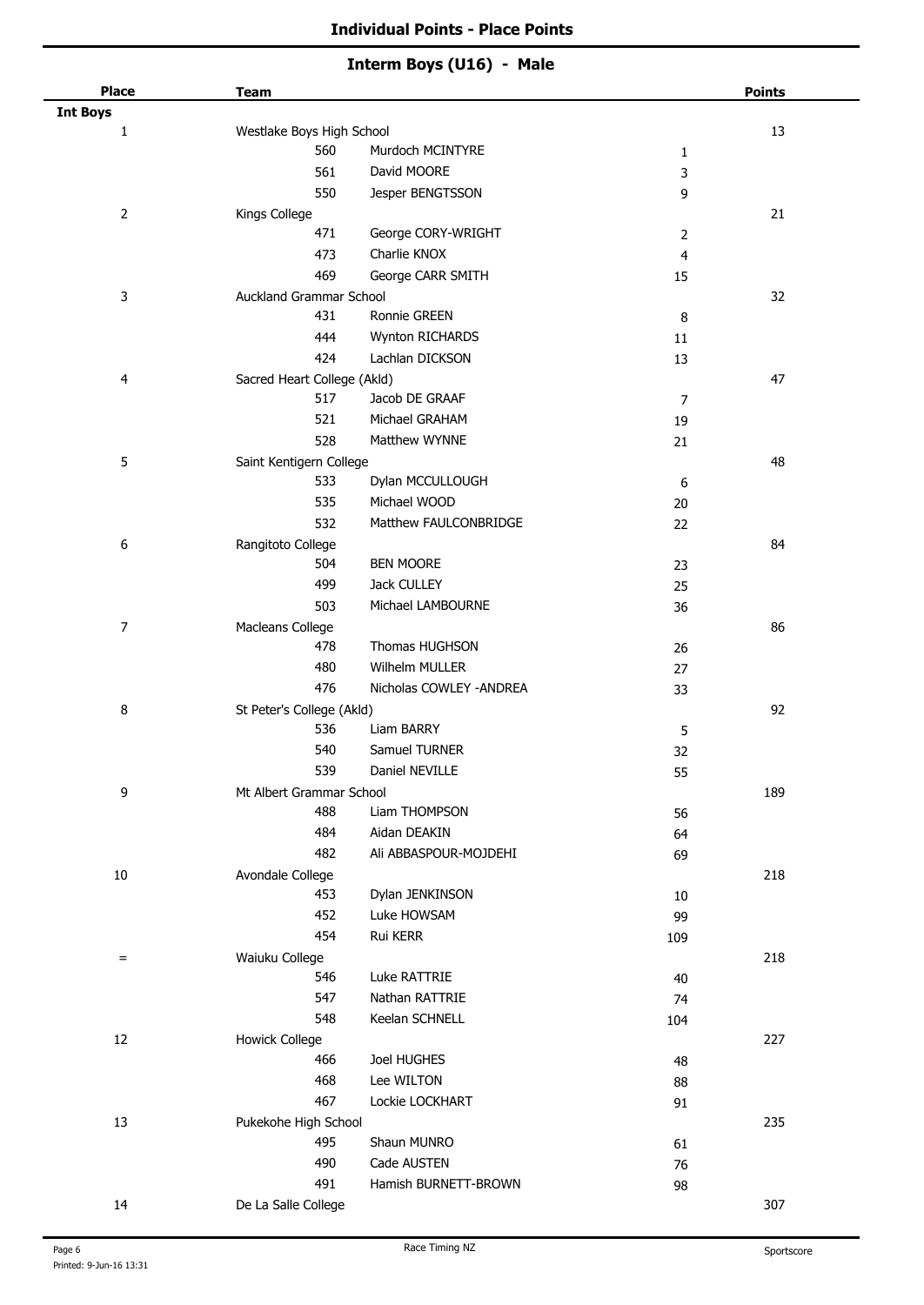# **Interm Boys (U16) - Male**

| <b>Place</b> | Team |                        | <b>Points</b> |
|--------------|------|------------------------|---------------|
|              | 459  | David MAKA             | 95            |
|              | 456  | AJ AMETO               | 105           |
|              | 463  | Tamuera TURITOA-RATUMU | 107           |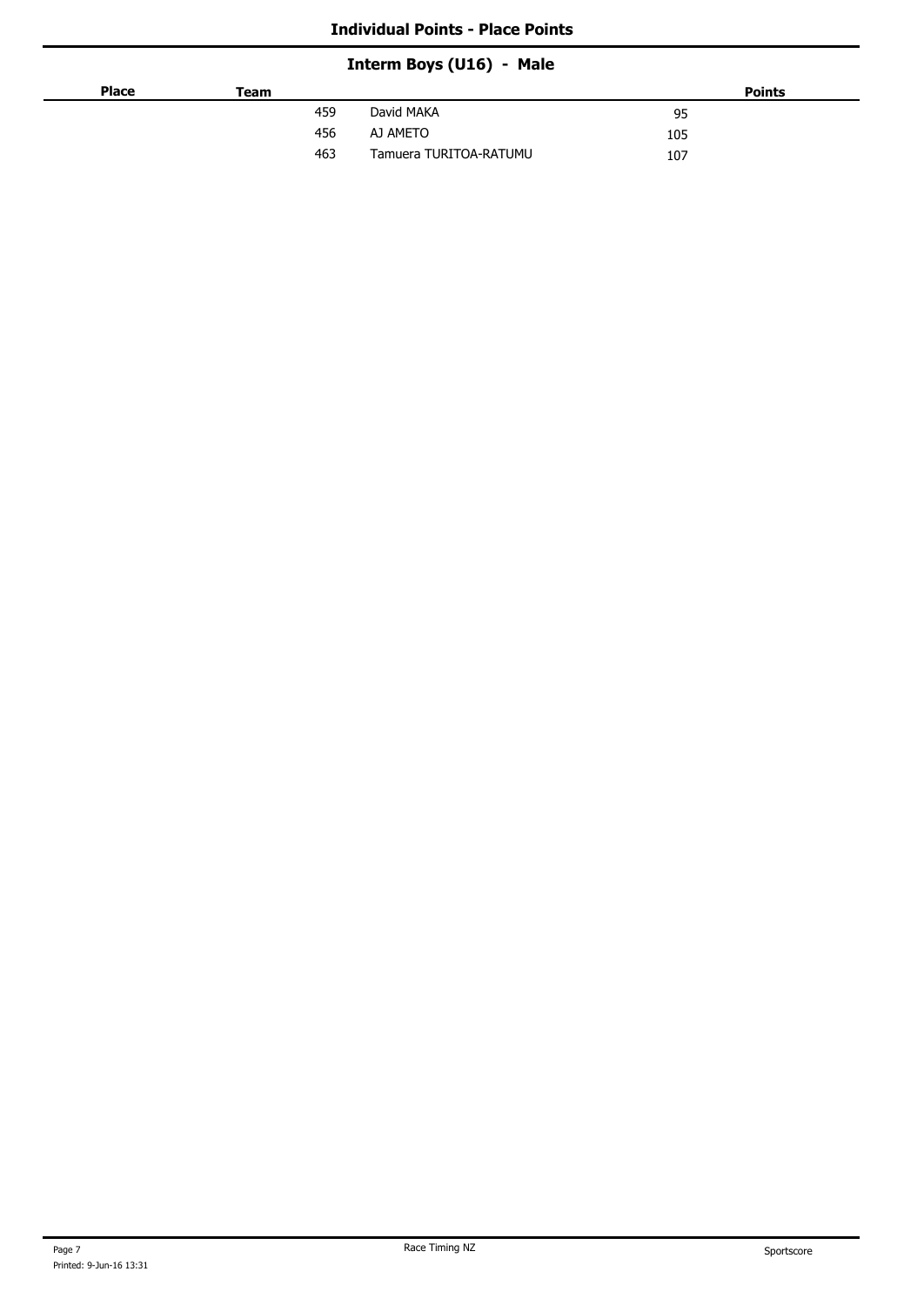### **Senior Girls (U19) - Female**

| <b>Place</b>     | Team                    |                   |    | <b>Points</b> |
|------------------|-------------------------|-------------------|----|---------------|
| <b>Snr Girls</b> |                         |                   |    |               |
| 1                | Kings College           |                   |    | 32            |
|                  | 581                     | Alana SHERMAN     | 5  |               |
|                  | 361                     | Stella TROUTE     | 11 |               |
|                  | 357                     | Holly COOK        | 16 |               |
| $\overline{2}$   | St Cuthbert's College   |                   |    | 39            |
|                  | 602                     | Madison DOAR      | 6  |               |
|                  | 605                     | Devon LOWYIM      | 7  |               |
|                  | 604                     | Gabriele HAWKINS  | 26 |               |
| 3                | Baradene College        |                   |    | 45            |
|                  | 572                     | Georgia CLODE     | 3  |               |
|                  | 576                     | Grace TAPSELL     | 19 |               |
|                  | 571                     | Grace BURNETT     | 23 |               |
| 4                | Pukekohe High School    |                   |    | 52            |
|                  | 589                     | Leone HUMBER      | 10 |               |
|                  | 592                     | Kaitlin PETHERICK | 15 |               |
|                  | 588                     | Ellenna CAUDWELL  | 27 |               |
| 5                | Saint Kentigern College |                   |    | 59            |
|                  | 601                     | Anna WILKINSON    | 17 |               |
|                  | 598                     | Lisa MIYAURA      | 18 |               |
|                  | 596                     | Katherine CHANG   | 24 |               |